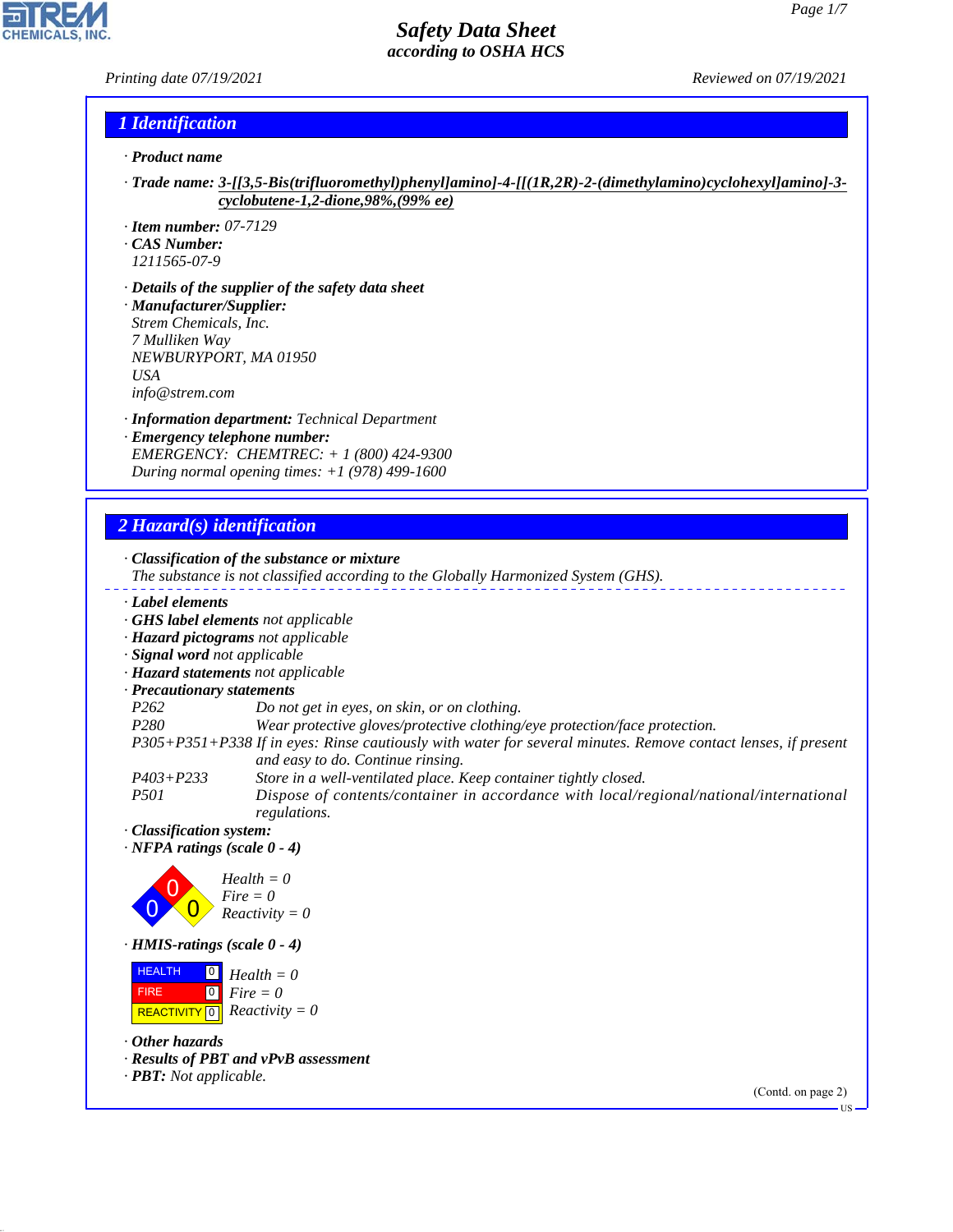*Printing date 07/19/2021 Reviewed on 07/19/2021*

*Trade name: 3-[[3,5-Bis(trifluoromethyl)phenyl]amino]-4-[[(1R,2R)-2-(dimethylamino)cyclohexyl]amino]-3 cyclobutene-1,2-dione,98%,(99% ee)*

*· vPvB: Not applicable.*

(Contd. of page 1)

#### *3 Composition/information on ingredients*

*· Chemical characterization: Substances*

*· CAS No. Description*

*1211565-07-9 3-[[3,5-Bis(trifluoromethyl)phenyl]amino]-4-[[(1R,2R)-2- (dimethylamino)cyclohexyl]amino]-3-cyclobutene-1,2-dione, 98%,(99% ee)*

#### *4 First-aid measures*

- *· Description of first aid measures*
- *· General information: No special measures required.*
- *· After inhalation: Supply fresh air; consult doctor in case of complaints.*
- *· After skin contact: Generally the product does not irritate the skin.*
- *· After eye contact: Rinse opened eye for several minutes under running water. Then consult a doctor.*
- *· After swallowing: If symptoms persist consult doctor.*
- *· Information for doctor:*
- *· Most important symptoms and effects, both acute and delayed No further relevant information available.*
- *· Indication of any immediate medical attention and special treatment needed*
- *No further relevant information available.*

## *5 Fire-fighting measures*

- *· Extinguishing media*
- *· Suitable extinguishing agents: Use fire fighting measures that suit the environment.*
- *· Special hazards arising from the substance or mixture No further relevant information available.*
- *· Advice for firefighters*
- *· Protective equipment: No special measures required.*

## *6 Accidental release measures*

- *· Personal precautions, protective equipment and emergency procedures Not required.*
- *· Environmental precautions: Do not allow to enter sewers/ surface or ground water.*
- *· Methods and material for containment and cleaning up: Dispose contaminated material as waste according to item 13.*
- *· Reference to other sections*
- *See Section 7 for information on safe handling.*
- *See Section 8 for information on personal protection equipment.*
- *See Section 13 for disposal information.*

#### *· Protective Action Criteria for Chemicals*

*· PAC-1:*

*Substance is not listed.*

*· PAC-2:*

44.1.1

*Substance is not listed.*

(Contd. on page 3)

**HS**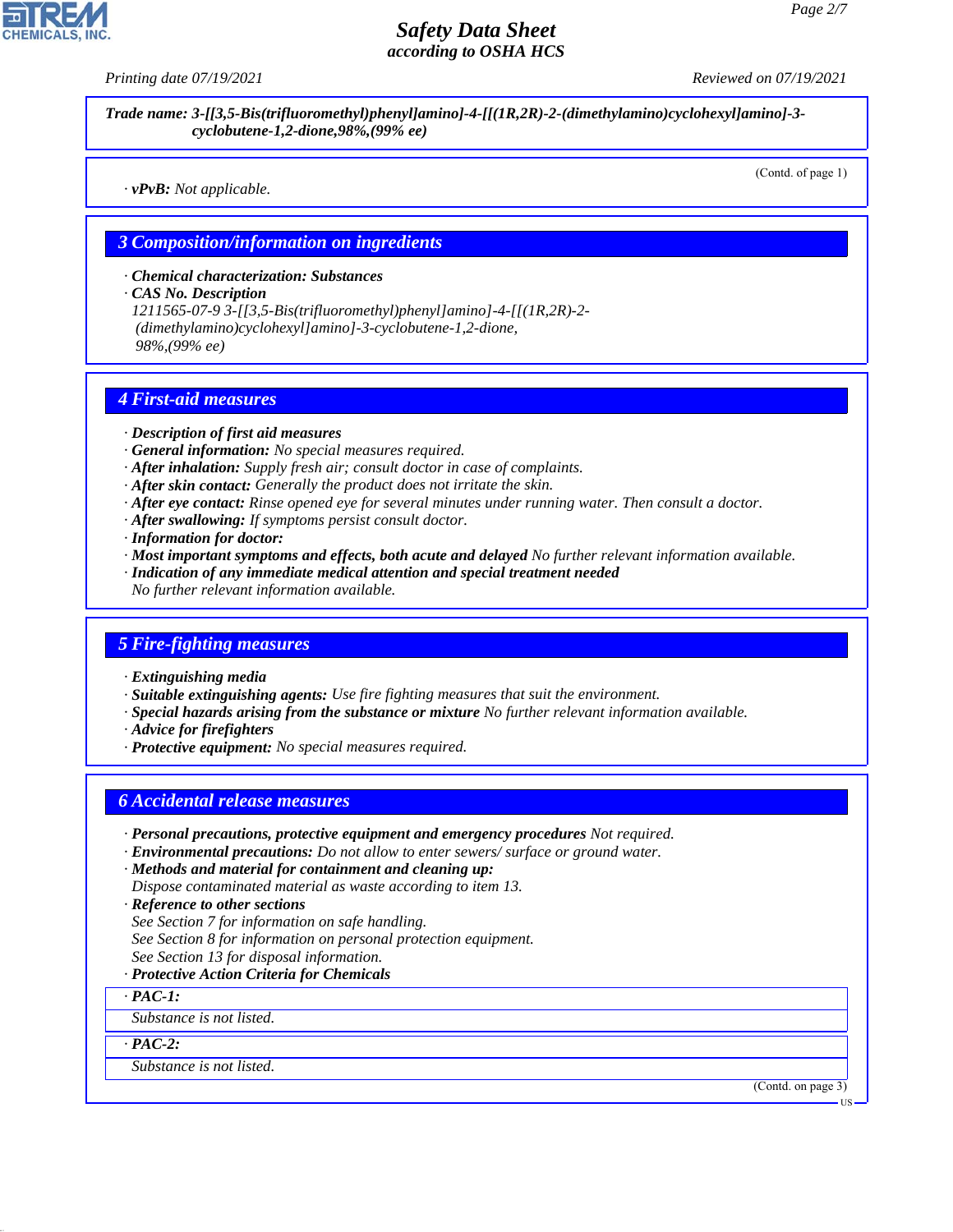*Printing date 07/19/2021 Reviewed on 07/19/2021*

*Trade name: 3-[[3,5-Bis(trifluoromethyl)phenyl]amino]-4-[[(1R,2R)-2-(dimethylamino)cyclohexyl]amino]-3 cyclobutene-1,2-dione,98%,(99% ee)*

(Contd. of page 2)

#### *· PAC-3:*

*Substance is not listed.*

# *7 Handling and storage*

- *· Handling:*
- *· Precautions for safe handling No special measures required.*
- *· Information about protection against explosions and fires: No special measures required.*
- *· Conditions for safe storage, including any incompatibilities*
- *· Storage:*
- *· Requirements to be met by storerooms and receptacles: No special requirements.*
- *· Information about storage in one common storage facility: Not required.*
- *· Further information about storage conditions: None.*
- *· Specific end use(s) No further relevant information available.*

## *8 Exposure controls/personal protection*

- *· Additional information about design of technical systems: No further data; see item 7.*
- *· Control parameters*
- *· Components with limit values that require monitoring at the workplace: Not required.*
- *· Additional information: The lists that were valid during the creation were used as basis.*
- *· Exposure controls*
- *· Personal protective equipment:*
- *· General protective and hygienic measures:*
- *The usual precautionary measures for handling chemicals should be followed.*
- *· Breathing equipment: Not required.*
- *· Protection of hands:*



44.1.1

\_S*Protective gloves*

*The glove material has to be impermeable and resistant to the product/ the substance/ the preparation.*

*Due to missing tests no recommendation to the glove material can be given for the product/ the preparation/ the chemical mixture.*

*Selection of the glove material on consideration of the penetration times, rates of diffusion and the degradation · Material of gloves*

*The selection of the suitable gloves does not only depend on the material, but also on further marks of quality and varies from manufacturer to manufacturer.*

*· Penetration time of glove material*

*The exact break through time has to be found out by the manufacturer of the protective gloves and has to be observed.*

*· Eye protection: Safety glasses*

(Contd. on page 4)

US

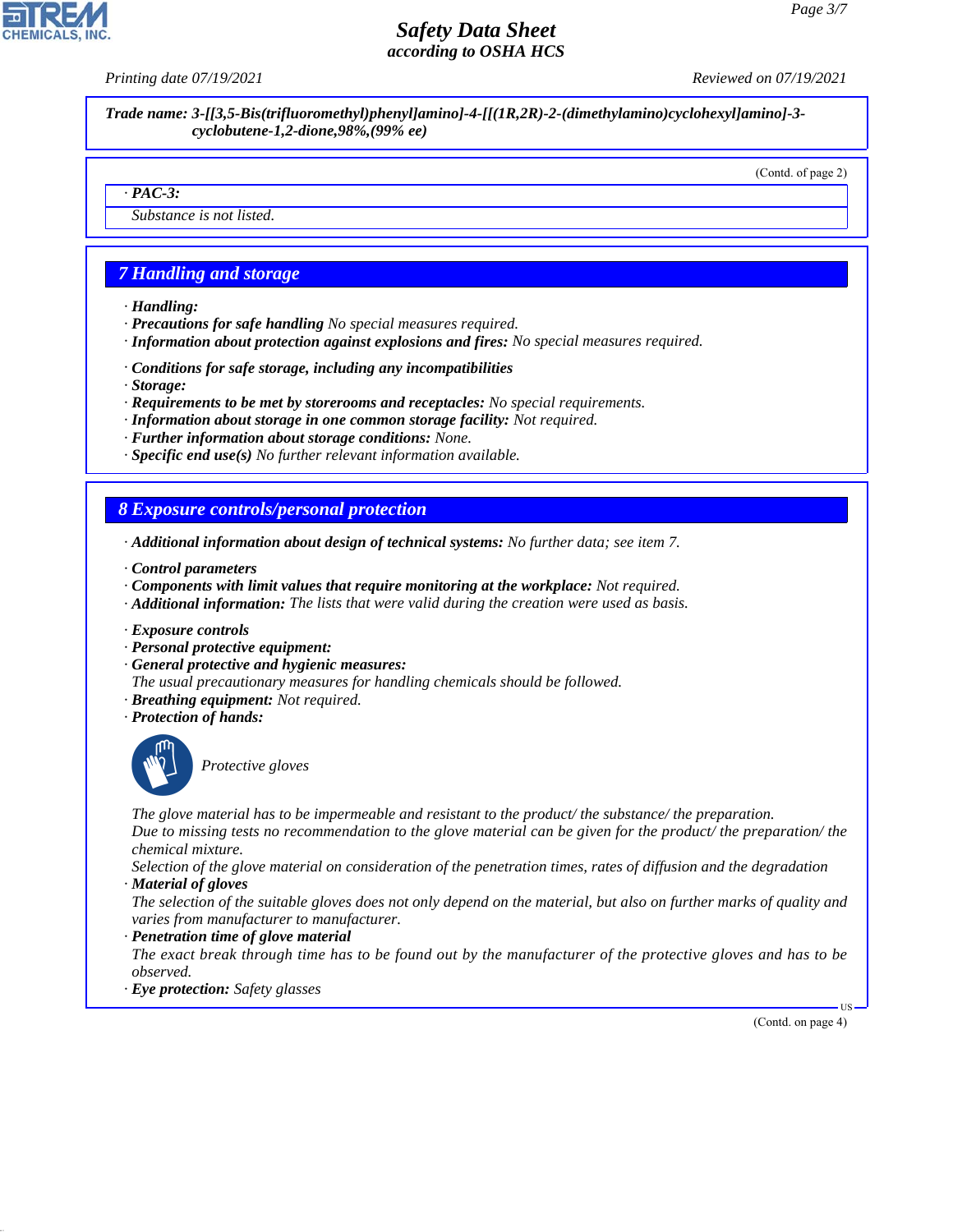P

**CHEMICALS, INC.** 

*Printing date 07/19/2021 Reviewed on 07/19/2021*

*Trade name: 3-[[3,5-Bis(trifluoromethyl)phenyl]amino]-4-[[(1R,2R)-2-(dimethylamino)cyclohexyl]amino]-3 cyclobutene-1,2-dione,98%,(99% ee)*

(Contd. of page 3)

| <b>9 Physical and chemical properties</b>                  |                                               |
|------------------------------------------------------------|-----------------------------------------------|
| · Information on basic physical and chemical properties    |                                               |
| · General Information                                      |                                               |
| $\cdot$ Appearance:                                        |                                               |
| Form:                                                      | Powder                                        |
| Color:                                                     | Whitish                                       |
| $\cdot$ Odor:                                              | Characteristic                                |
| · Odor threshold:                                          | Not determined.                               |
| $\cdot$ pH-value:                                          | Not applicable.                               |
| · Change in condition                                      |                                               |
| <b>Melting point/Melting range:</b>                        | Undetermined.                                 |
| <b>Boiling point/Boiling range:</b>                        | Undetermined.                                 |
| · Flash point:                                             | Not applicable.                               |
| · Flammability (solid, gaseous):                           | Product is not flammable                      |
| · Ignition temperature:                                    |                                               |
| <b>Decomposition temperature:</b>                          | Not determined.                               |
| · Auto igniting:                                           | Not determined.                               |
| · Danger of explosion:                                     | Product does not present an explosion hazard. |
| · Explosion limits:                                        |                                               |
| Lower:                                                     | Not determined.                               |
| <b>Upper:</b>                                              | Not determined.                               |
| $\cdot$ Vapor pressure:                                    | Not applicable.                               |
| · Density:                                                 | Not determined.                               |
| · Relative density                                         | Not determined.                               |
| · Vapor density                                            | Not applicable.                               |
| $\cdot$ Evaporation rate                                   | Not applicable.                               |
| · Solubility in / Miscibility with                         |                                               |
| Water:                                                     | Insoluble.                                    |
| · Partition coefficient (n-octanol/water): Not determined. |                                               |
| · Viscosity:                                               |                                               |
| Dynamic:                                                   | Not applicable.                               |
| Kinematic:                                                 | Not applicable.                               |
| · Solvent content:                                         |                                               |
| Organic solvents:                                          | $0.0\%$                                       |
| <b>VOC</b> content:                                        | 0.0 g/l / 0.00 lb/gl                          |
| $·$ Other information                                      | No further relevant information available.    |

# *10 Stability and reactivity*

*· Reactivity No further relevant information available.*

*· Chemical stability*

44.1.1

*· Thermal decomposition / conditions to be avoided: No decomposition if used according to specifications.*

*· Possibility of hazardous reactions No dangerous reactions known.*

(Contd. on page 5)

US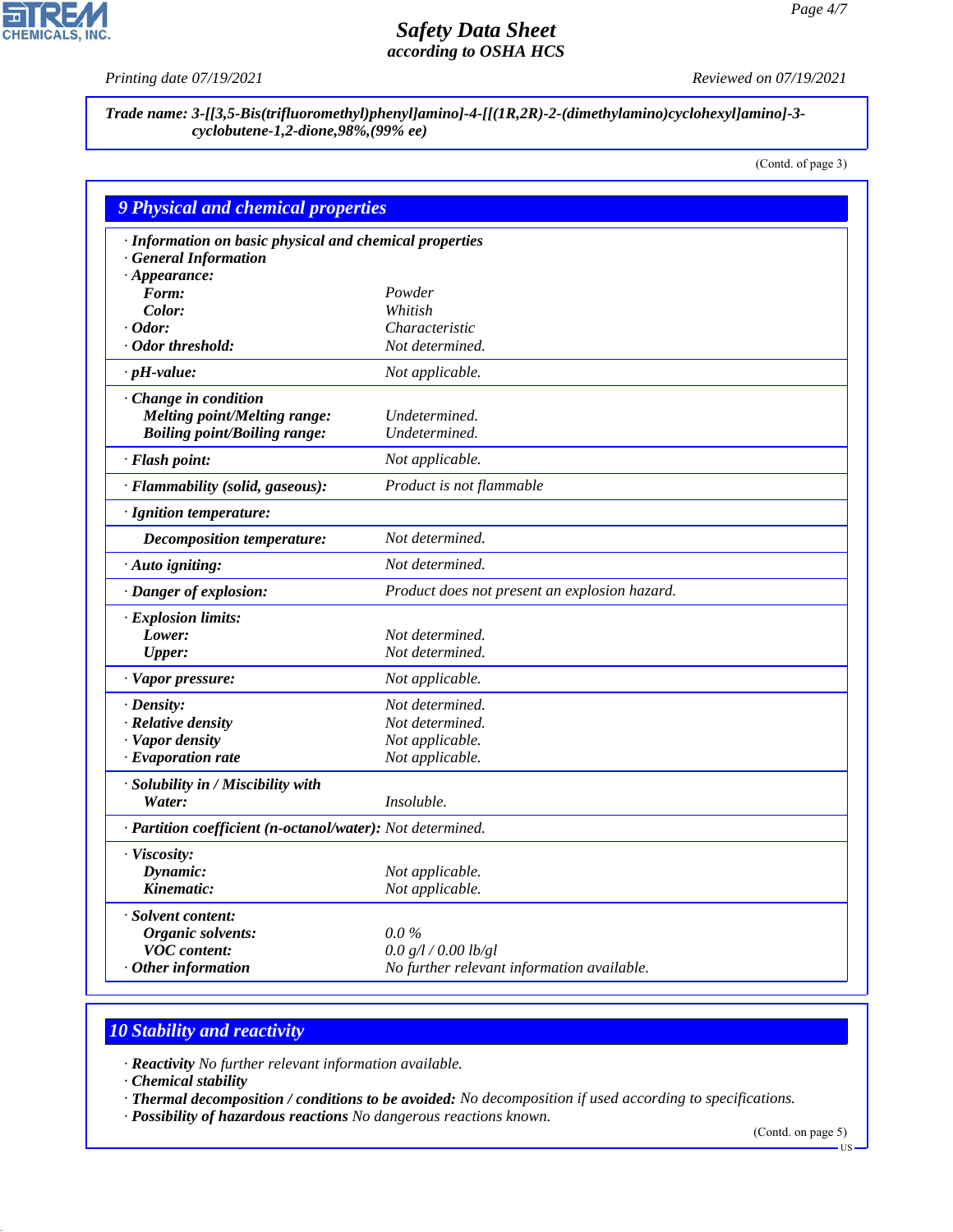*Printing date 07/19/2021 Reviewed on 07/19/2021*

*Trade name: 3-[[3,5-Bis(trifluoromethyl)phenyl]amino]-4-[[(1R,2R)-2-(dimethylamino)cyclohexyl]amino]-3 cyclobutene-1,2-dione,98%,(99% ee)*

(Contd. of page 4)

- *· Conditions to avoid No further relevant information available.*
- *· Incompatible materials: No further relevant information available.*
- *· Hazardous decomposition products: No dangerous decomposition products known.*

## *11 Toxicological information*

- *· Information on toxicological effects*
- *· Acute toxicity:*
- *· Primary irritant effect:*
- *· on the skin: No irritant effect.*
- *· on the eye: No irritating effect.*
- *· Sensitization: No sensitizing effects known.*
- *· Additional toxicological information:*

*When used and handled according to specifications, the product does not have any harmful effects according to our experience and the information provided to us. The substance is not subject to classification.*

*· Carcinogenic categories*

*· IARC (International Agency for Research on Cancer)*

*Substance is not listed.*

*· NTP (National Toxicology Program)*

*Substance is not listed.*

*· OSHA-Ca (Occupational Safety & Health Administration)*

*Substance is not listed.*

# *12 Ecological information*

- *· Toxicity*
- *· Aquatic toxicity: No further relevant information available.*
- *· Persistence and degradability No further relevant information available.*
- *· Behavior in environmental systems:*
- *· Bioaccumulative potential No further relevant information available.*
- *· Mobility in soil No further relevant information available.*
- *· Additional ecological information:*
- *· General notes:*
- *Water hazard class 1 (Self-assessment): slightly hazardous for water*

*Do not allow undiluted product or large quantities of it to reach ground water, water course or sewage system. · Results of PBT and vPvB assessment*

- *· PBT: Not applicable.*
- *· vPvB: Not applicable.*
- *· Other adverse effects No further relevant information available.*

## *13 Disposal considerations*

*· Waste treatment methods*

44.1.1

*· Recommendation: Disposal must be made according to official regulations.*

(Contd. on page 6)

US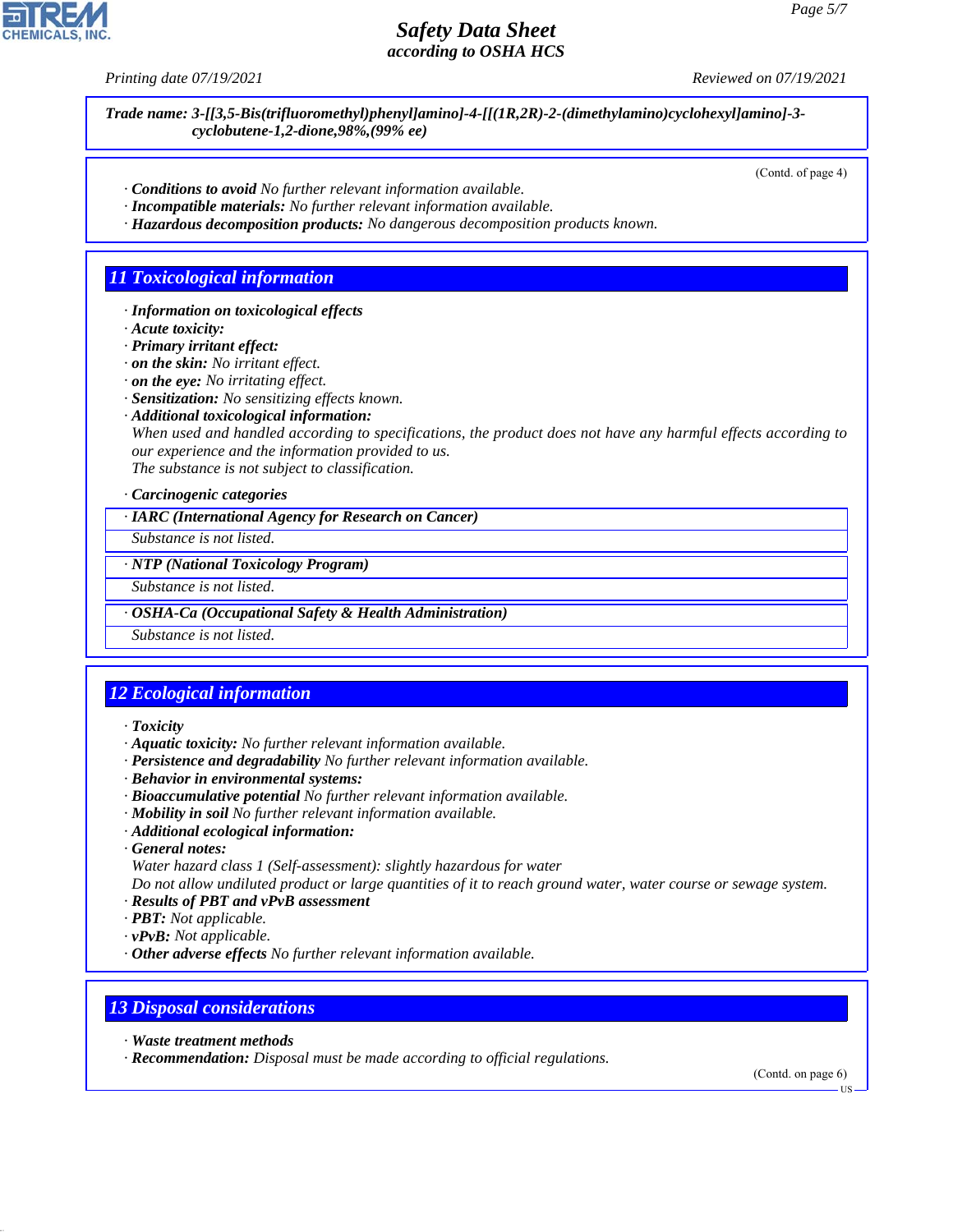*Printing date 07/19/2021 Reviewed on 07/19/2021*

*Trade name: 3-[[3,5-Bis(trifluoromethyl)phenyl]amino]-4-[[(1R,2R)-2-(dimethylamino)cyclohexyl]amino]-3 cyclobutene-1,2-dione,98%,(99% ee)*

(Contd. of page 5)

*· Uncleaned packagings:*

*· Recommendation: Disposal must be made according to official regulations.*

| <b>14 Transport information</b>                                                     |                 |  |
|-------------------------------------------------------------------------------------|-----------------|--|
| $\cdot$ UN-Number<br>· DOT, ADN, IMDG, IATA                                         | not regulated   |  |
| $\cdot$ UN proper shipping name<br>· DOT, ADN, IMDG, IATA                           | not regulated   |  |
| $\cdot$ Transport hazard class(es)                                                  |                 |  |
| · DOT, ADN, IMDG, IATA<br>· Class                                                   | not regulated   |  |
| · Packing group<br>· DOT, IMDG, IATA                                                | not regulated   |  |
| · Environmental hazards:                                                            | Not applicable. |  |
| Special precautions for user                                                        | Not applicable. |  |
| · Transport in bulk according to Annex II of<br><b>MARPOL73/78 and the IBC Code</b> | Not applicable. |  |
| · UN "Model Regulation":                                                            | not regulated   |  |

## *15 Regulatory information*

*· Safety, health and environmental regulations/legislation specific for the substance or mixture · Sara*

*· Section 355 (extremely hazardous substances):*

*Substance is not listed.*

*· Section 313 (Specific toxic chemical listings):*

*Substance is not listed.*

*· TSCA (Toxic Substances Control Act):*

*Substance is not listed.*

*· Proposition 65*

*· Chemicals known to cause cancer:*

*Substance is not listed.*

*· Chemicals known to cause reproductive toxicity for females:*

*Substance is not listed.*

*· Chemicals known to cause reproductive toxicity for males:*

*Substance is not listed.*

*· Chemicals known to cause developmental toxicity:*

*Substance is not listed.*

44.1.1

(Contd. on page 7)



US